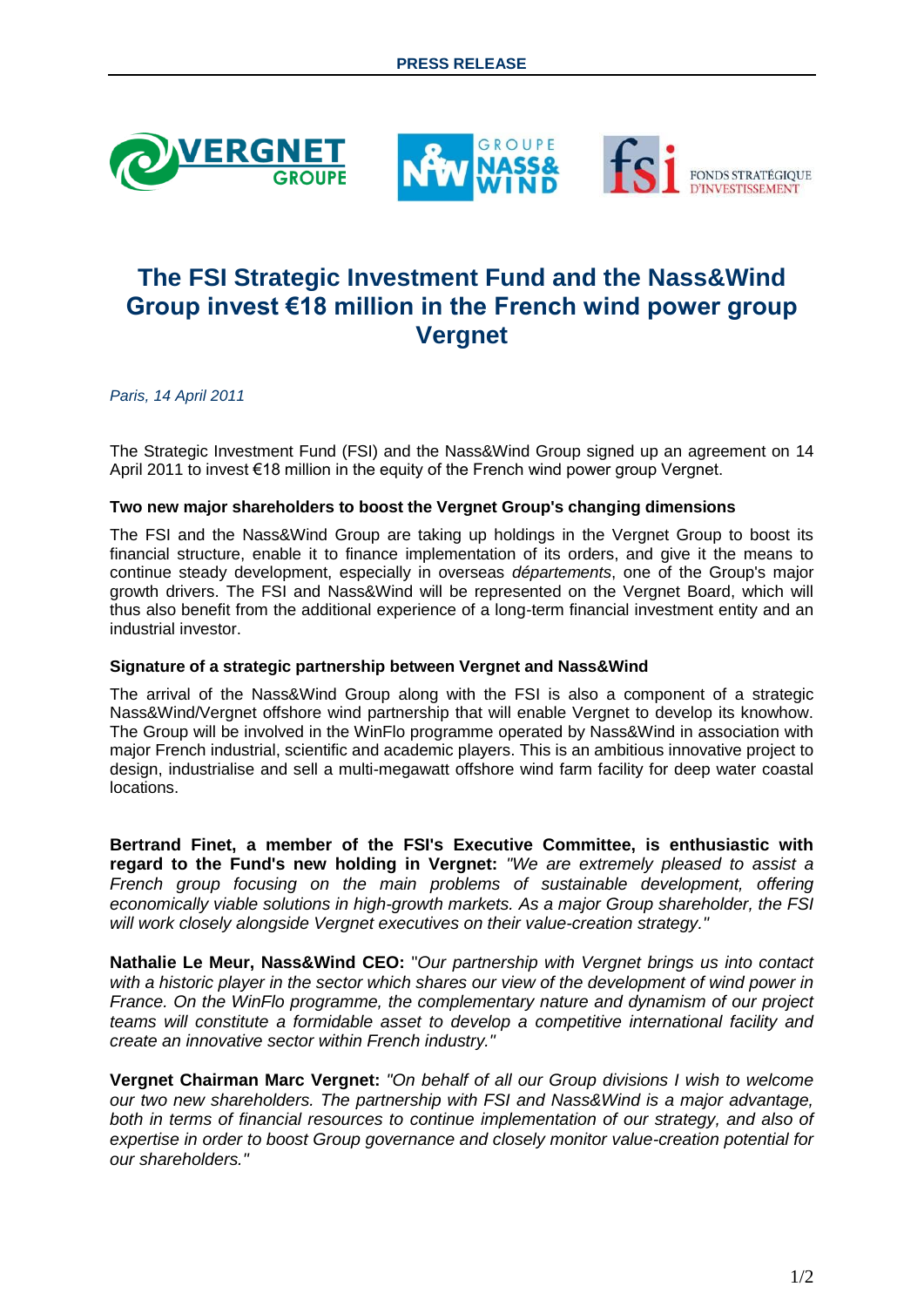#### **Procedure for the operation: share capital increase and issue of convertible bonds subscribed by FSI and N&W**

The €18 million investment package will be carried out as a reserved operation with elimination of preferential subscription rights, including a gross capital increase of  $\epsilon$ 10.8 million and a  $\epsilon$ 7.2 million issue of share-convertible bonds maturing at 31 December 2015.

The capital increase will be carried through by the issuance of 2,700,000 new shares at unit price €4. On a market listing of €4.96 on 13 April 2011, assisted by recent events in Japan, the unit price is the result of discussions between the parties, and indicates the large scope of the investment (in consideration of the Group's current equity of €11 million), arbitrage between the capital increase and the issue of convertible bonds, and the need to implement the operation to carry through major orders. €7.8 million of the share capital increase will be subscribed by the FSI, and €3 million by Nass&Wind. Global investment will account for 29.1% of the equity and 22.3% of Vergnet voting rights (on a non-diluted basis).

€5.2 million of the share-convertible bonds (exercise price: €5.6) will be subscribed by the FSI, and €2 million by Nass&Wind.

Following the capital increase, FSI and Nass&Wind will hold respective equity shares of 21% and 8.1%, and 16.1% and 6.2% of voting rights (a total of 46.1% of equity and 48.3% of rights on the action in concert described below). The respective holdings of FSI and Nass&Wind will be increased to 27.3% and 10.5% of equity, and 21.5% and 8.3% of the voting rights (a total of 52.6% of equity and 53.2% on the action in concert described below) in the event all the bonds are converted, with the stipulation that the aim of the parties is to maintain the shareholders' ownership interests by acting in concert below the threshold of 50% of Vergnet's equity and voting rights.

The operation is subject to a number of conditions precedent, most particularly the nonoccurrence of any major adverse contingencies and approval by company shareholders at a general meeting to be called for the end of May 2011.

Following the operation, FSI and Nass&Wind will act in concert with Messrs Marc and Laurent Vergnet pursuant to a shareholders' agreement including governance rights, lock-up commitments and traditional liquidity rights.

## **About the FSI**

A limited company (*société anonyme*) jointly owned by the *Caisse des Dépôts* investor group (51%) and the French State (49%), FSI is a prudent investment entity which acquires minority interests in French firms operating industrial projects leading to value creation and economic competitiveness. [www.fonds-fsi.fr](http://www.fonds-fsi.fr/)

#### **About Nass&Wind**

Nass&Wind is an independent French group incorporated in 2001 with equity of €40 million. Originally a specialist in the development of on-land wind farms, it sold this entire business to GDF-SUEZ in 2008. Its expert knowledge in the creation of electricity production facilities from renewable sources (sea wind, solar energy and dendroenergy) from the design phase to an operating environment has made it one of France's leading developers of renewable energies. Nass&Wind Offshore, a subsidiary focusing on offshore wind farms, has been operating a project portfolio accounting for a total power output of more than 1,000 MW for the last three years. Since the Group was created, the importance it attaches to dialogue between all parties involved concerning development of territories, the technical and financial feasibility of projects, and partnership experience with major industrial and financial players are just a few of the assets which enable Nass&Wind to retain its status as a pioneer in the development of renewable energies in France. [www.nass-et-wind.com](http://www.nass-et-wind.com/)

## **A propos de Vergnet SA**

VERGNET SA was founded in 1988 by its current manager, Marc Vergnet, a long-time figure in sustainable development. VERGNET is currently the leading manufacturer in its two businesses: the design and production of wind turbines for the FARWIND® markets and water supply equipment in Africa. On the back of singular patented technologies, the Group has already installed close to 650 FARWIND® wind turbines and supplies water to over 50 million people worldwide. The FARWIND® market covers over 130 countries in which electricity is mainly produced from oil and where the infrastructure and limited logistical resources mitigate against the installation of conventional wind turbines. The Group has 9 facilities worldwide (France, Caribbean, Pacific, Indian Ocean, Africa) and has some 280 employees. The VERGNET Group has been listed on the Alternext market since 12 June 2007 (FR0004155240 – ALVER). [www.vergnet.com](http://www.vergnet.com/)